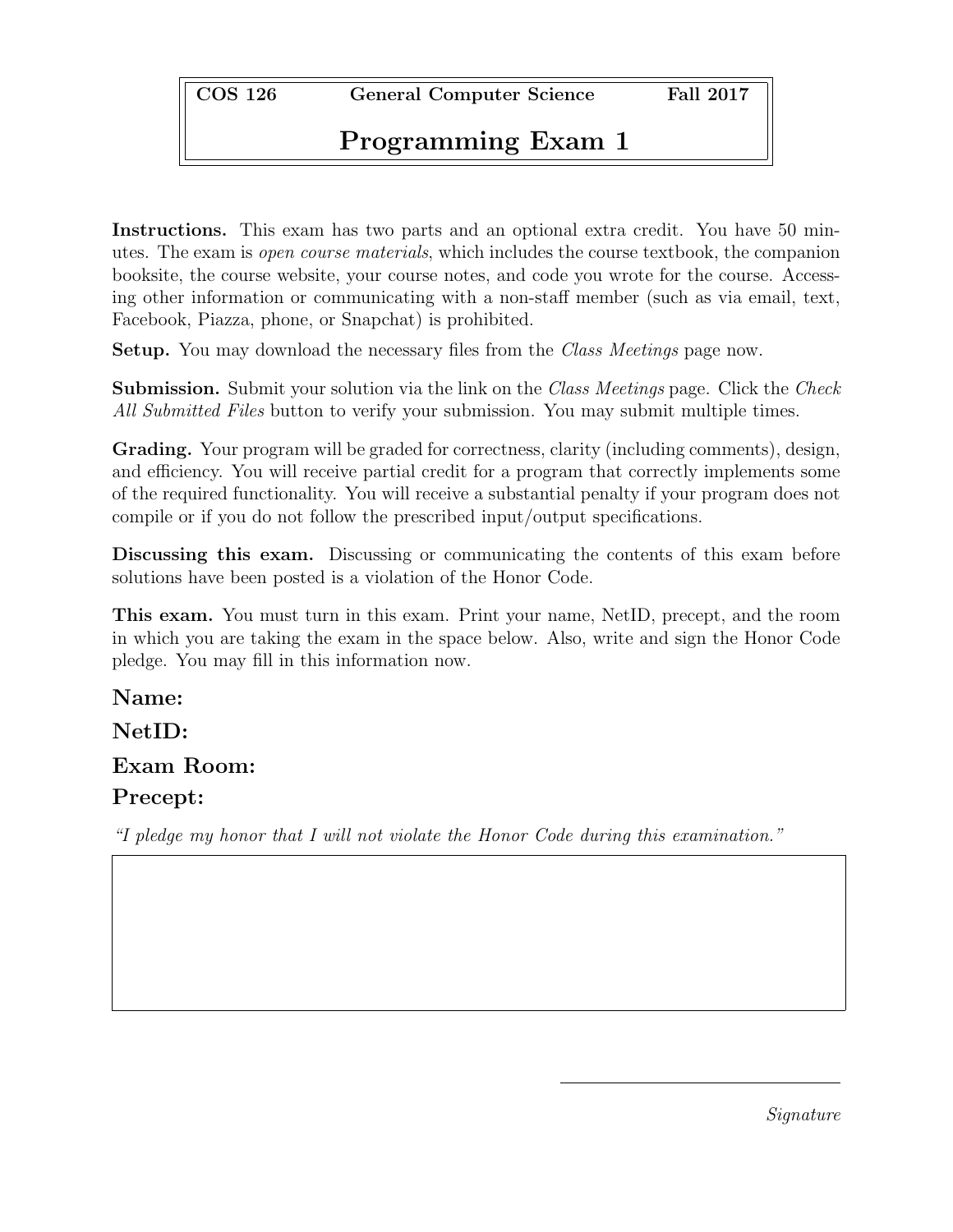Problem 1: Plot Prices. (20 Points) Write a program Prices.java that reads, prints, and plots stock prices. Your program must handle all inputs that conform to the input specification. We will not test non-conforming inputs. See **Reminders and Tips** on p. 4.

**Input Specification.** The input from standard input consists of a positive integer  $n$  on a line by itself, followed by a sequence of  $n$  lines, each representing one day of historical stock trading information. Each line contains a date string and four prices (doubles) for that day's trading. The four prices are the open (the price of the first trade that day), the high (the highest trade price for that day), the *low* (the lowest trade price for that day), and the *close* (the price of the last trade of the day).

> % more TSLA-10.txt  $10 -$ — n 2013-01-02 35.00 35.45 34.71 35.36 2013-01-03 35.18 35.45 34.75 34.77 2013-01-04 34.80 34.80 33.92 34.40 2013-01-07 34.80 34.80 33.90 34.34 2013-01-08 34.50 34.50 33.11 33.68 2013-01-09 34.01 34.19 33.40 33.64 2013-01-10 33.87 33.99 33.38 33.53 2013-01-11 34.04 34.04 32.11 32.91 2013-01-14 33.08 33.38 32.85 33.26 2013-01-15 33.11 34.25 33.08 33.90 date open high low close

Two data files, TSLA.txt (Tesla Inc. stock prices for 2013) and TSLA-10.txt (Tesla Inc. stock prices for the first 10 days of 2013), are available via the Class Meetings page.

### Required Program Steps.

- 1. Read n, the number of days, from standard input.
- 2. Read, also from standard input, the date and the open, high, low, and close prices for each day into five parallel arrays.
- 3. Call StockPlot.plot to make a pretty plot.
- 4. Print n and the array contents to standard output.

Standard Output Specification. The output should match the input exactly. Use %.2f in the StdOut.printf format string for the doubles. Do not print any other output.

Calling StockPlot.plot. Plot the stock prices using the StockPlot.plot function provided to you in the StockPlot. java file available from the Class Meetings page. The function StockPlot.plot takes four array arguments of the same size: open, high, low, and close. The plot generated is called a "candlestick plot" with the range between open and close in red and the remainder of the range between high and low in black.

**Submission.** Submit Prices. java via the link on the *Class Meetings* page. Tip: Successfully complete Problem 1 before moving on. Problem 1 is worth the most points.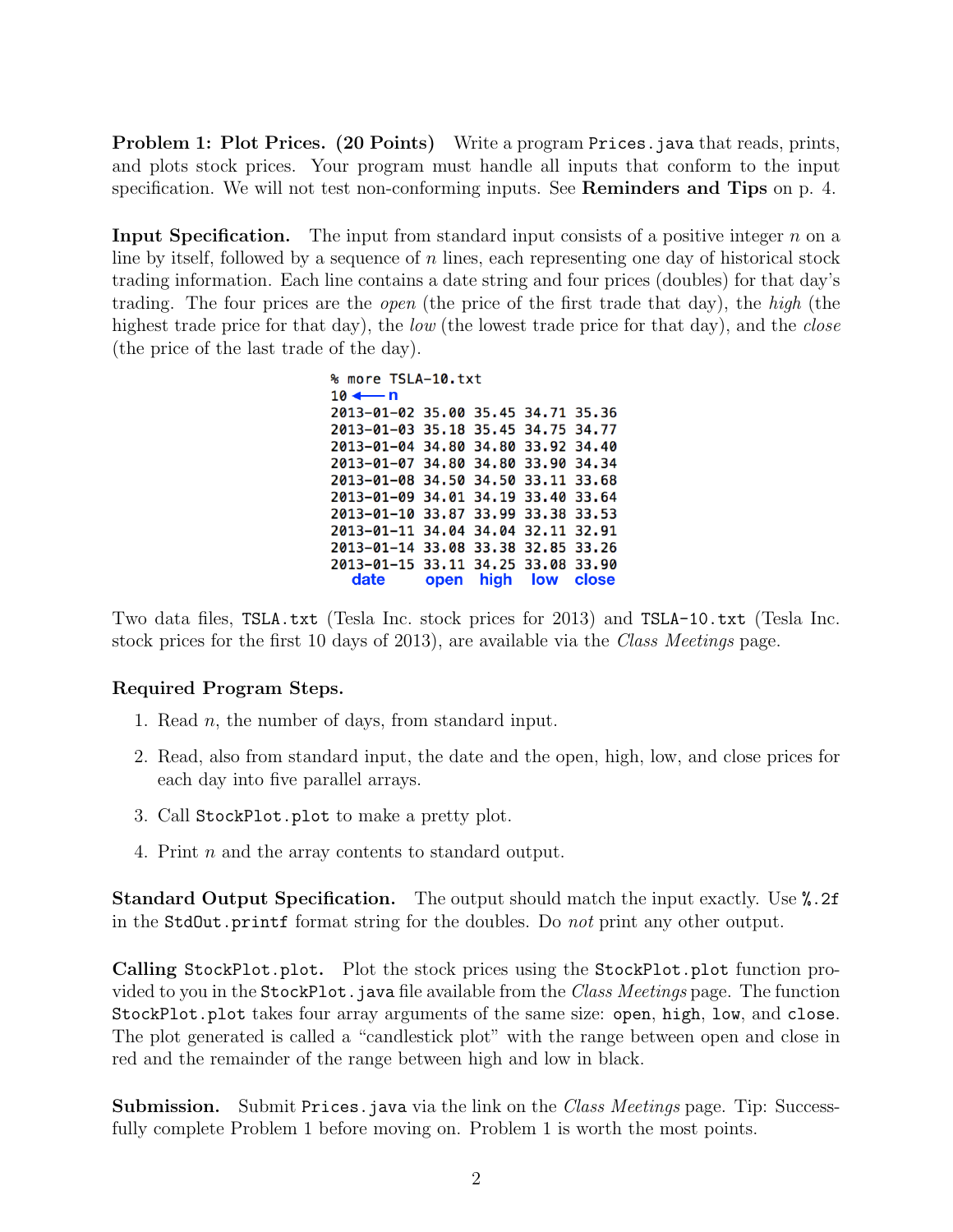Problem 2. Simple Moving Average (10 Points) Write MovingAverage3.java, a program that reads stock prices, computes the 3-day simple moving average of the close prices, plots the prices and moving average, and prints the prices and moving average to standard out. Your program must handle all inputs that conform to the input specification. We will not test non-conforming inputs.

Computing the 3-day Simple Moving Average In finance, a moving average is a very popular stock price analysis indicator. It provides a smooth trend line, removing the distractions of higher frequency price fluctuations. In this problem, you will compute the simple moving average of the closing stock price. The simple moving average on day  $i$  is the average of the three most recent *close* prices, including the *close* price on day i. You can compute the average for day i by summing the *close* price for days i,  $i - 1$ , and  $i - 2$  and dividing by 3. Do not compute the moving average for  $i = 0$  and  $i = 1$ .

Input specification. The input is the same as Problem 1. The input will have at least three days of trading history.

Standard output specification. The output should match the input exactly except with the addition of a new column containing the 3-day simple moving average starting on the 3rd day. (The 3-day moving average has no meaning on the first two days.) Do not print any other output to standard output.

> % java-introcs PricesAndMovingAverage < TSLA-10.txt  $10 \leftarrow n$ 2013-01-02 35.00 35.45 34.71 35.36 2013-01-03 35.18 35.45 34.75 34.77 2013-01-04 34.80 34.80 33.92 34.40 34.84 2013-01-07 34.80 34.80 33.90 34.34 34.50 2013-01-08 34.50 34.50 33.11 33.68 34.14 2013-01-09 34.01 34.19 33.40 33.64 33.89 2013-01-10 33.87 33.99 33.38 33.53 33.62 2013-01-11 34.04 34.04 32.11 32.91 33.36 2013-01-14 33.08 33.38 32.85 33.26 33.23 2013-01-15 33.11 34.25 33.08 33.90 33.36 date open high low close ma

Plotting. The plotting will be performed by StockPlot.plot, the same function used in Problem 1. To plot the moving average, pass six arguments instead of four. These arguments are open, high, low, close, ma (the moving average), and days. The first five arguments passed must be double arrays of the same size. The last argument, days, an integer, expresses the moving average number of days (3 in this case). StockPlot.plot will ignore the values in ma for days less than days (index 0 and 1 in this case).

Submission. Submit MovingAverage3.java via the link on the Class Meetings page.